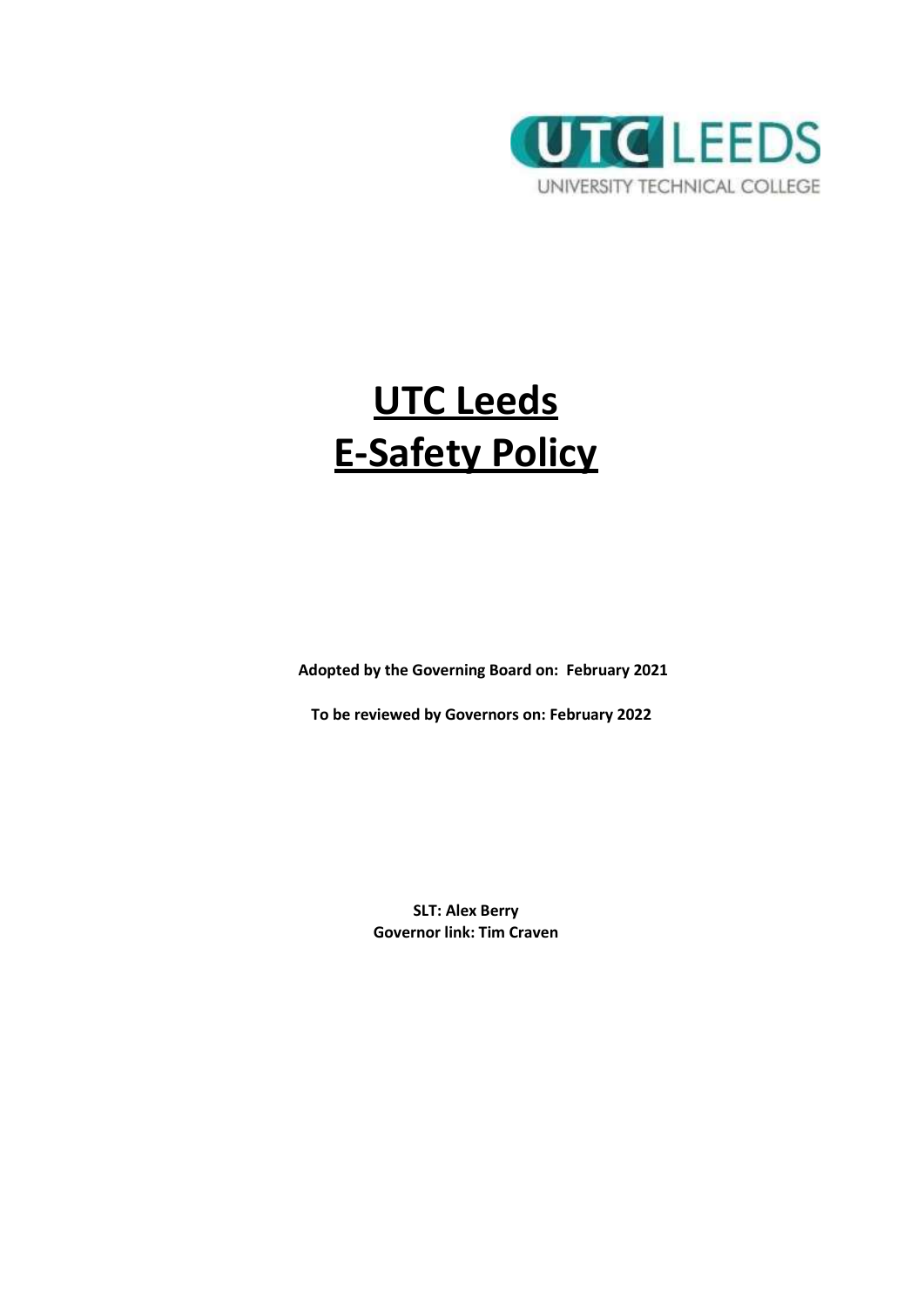# **1. Policy implementation and oversight**

UTC Leeds has an e–Safety Coordinator. This person liaises with the Designated Child Protection Coordinator as and when the roles overlap. The purpose of this policy is to protect UTC Leeds against information vulnerabilities and prevent unauthorised data access, loss or disclosure. This policy applies to anyone who is accessing the UTC Leeds information, systems and buildings.

# **2. Core Principles**

- The IT Manager will have overall accountability for managing the IT estate;
- We will ensure our school has a database of information assets and staff accountable for those assets;
- We will ensure our school has a recognised process for identifying and investigating information incidents and breaches - please see the UTC Leeds Data Protection policy in addition to the information in this policy; -
- We will ensure information is safely & securely disposed of after it reaches its retention period -
- We will ensure electronic devices and removable media are wiped clean and disposed of -
- securely at the end of their use We will have plans in place to ensure the continuity of our school business in the event of an -
- unforeseen incident occurring; We will ensure all personal data on portable UTC Leeds devices and media is encrypted -
- We will ensure that we make regular back-ups of our data held on electronic devices and -
- systems -
- We will ensure we are satisfied and assured about the people who are working for our school before giving them access to our information e.g. references, vetting, clauses in contracts etc. -

# **3. Teaching and learning**

## **Why is internet use important?**

- Internet use is part of the statutory curriculum and a necessary tool for learning
- The internet is a part of everyday life for education, business and social interaction. The school has a duty to provide students with quality internet access as part of their learning experience
- Students use the internet widely outside school and need to learn how to evaluate internet information and to take care of their own safety and security •
- The purpose of internet use at UTC Leeds is to raise educational standards, to promote student achievement, to support the professional work of staff, to support its digital specialism and to enhance the school's management functions •
- Internet access is an entitlement for students who show a responsible and mature approach to its use •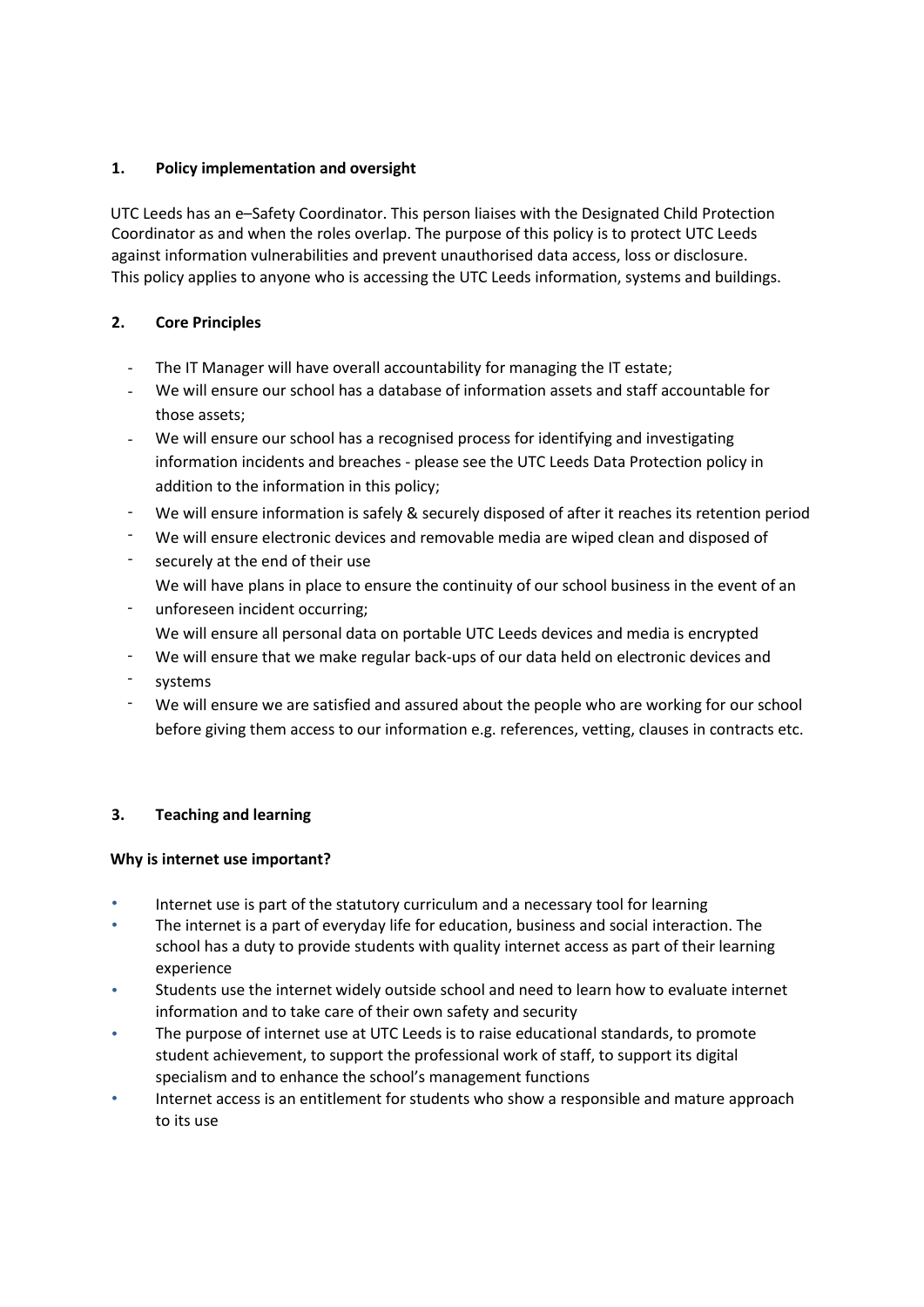#### **How does Internet use benefit education?**

Benefits of using the internet in education include:

- Access to worldwide educational resources including museums and art galleries;
- Educational and cultural exchanges between students worldwide;
- Vocational, social and leisure use in libraries, clubs and at home;
- Access to experts in many fields for students and staff;
- Professional development for staff through access to national developments, educational materials and effective curriculum practice;
- Collaboration across networks of schools, support services and professional associations •
- Improved access to technical support including remote management of networks and automatic system updates •
- Exchange of curriculum and administration data with DfE and LCC •
- Access to learning wherever and whenever convenient. •

## **How can internet use enhance learning?**

UTC Leeds' internet access will be designed to enhance and extend education:

- Students will be taught what is and is not acceptable in terms of internet use and given clear objectives for internet use. •
- UTC Leeds will ensure that the copying and subsequent use of internet derived materials by staff and students complies with copyright law. •
- Access levels to reflect the curriculum requirements and age of students. •
- Staff should guide students to online activities that will support the learning outcomes planned for the students' age and maturity. •
- Students will be educated in the effective use of the internet in research, including the skills of knowledge location, retrieval and evaluation. •
- Students will be taught to acknowledge the source of information used and to respect •

## **How will students learn how to evaluate internet content?**

Students will be taught to be critically aware of the materials they read and shown how to validate information before accepting its accuracy. This will take place during ICT lessons; however, the evaluation of online materials is a responsibility of teaching/learning in every subject.

## **4. Managing information systems**

## **How will information systems security be maintained?**

- The security of the school information systems and users will be reviewed regularly
- Virus protection will be updated regularly
- Personal data sent over the internet or taken off site will be encrypted
- Portable media may not be used without specific permission followed by a virus check
- Unapproved software will not be allowed in students' work areas
- Files held on the school's network will be regularly checked
- The ICT coordinator/network manager will review system capacity regularly Lock down process implemented for ransomware attacks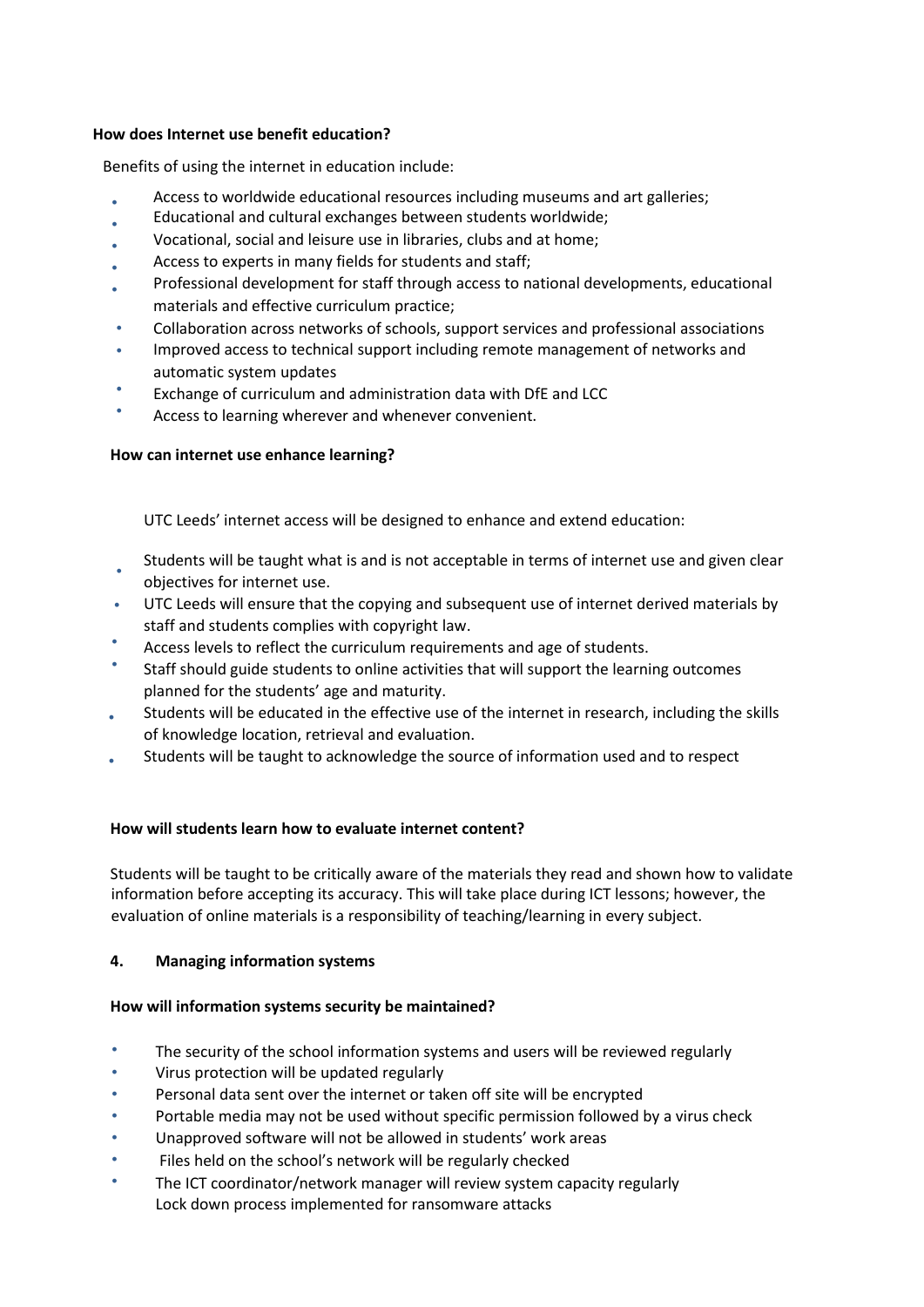#### **How will email be managed?**

- Students may only use approved email accounts
- Students must immediately tell a teacher if they receive offensive email
- Students must not reveal personal details of themselves or others in email communication, or arrange to meet anyone without specific permission from a member of staff
- Email sent to external organisations should be written carefully and authorised before sending, in the same way as a letter written on school headed paper •
- Staff wil only use school email accounts to communicate with students •

## **How will published content be managed?**

- The contact details on the website are UTC Leeds address, email and telephone number. Staff or students' personal information must not be published
- The Principal will take overall editorial responsibility and ensure that content is accurate and appropriate. This task will be delegated as appropriate •

## **Can students' images or work be published?**

- Images that include students will be selected carefully and will not provide materials to third parties for re-use
- Students' full names will not be used anywhere on the website, particularly in association with photographs •
- Written permission from parents or carers will be obtained before images of students are electronically published •
- Students work can only be published with their permission or the parents •

## **How will social networking, social media and personal publishing be managed?**

- **UTC Leeds** will control access to social media and social networking sites.
- Students will be advised never to give out personal details of any kind which may identify them and / or their location. Examples would include real name, address, mobile or landline phone numbers, school attended, instant messaging address and email addresses, full names of friends/family, specific interests and clubs etc.
- Students will be advised not to place personal photos on any social network space. They should consider how public the information is and consider using private areas. Advice should be given regarding background detail in a photograph which could identify the student or his/her location. •
- Staff official blogs or wikis will be password protected and run from the school website with approval from the SLT. Staff should be advised not to run social network spaces for student use on a personal basis. •
- Students and staff will be advised on security and enforced through agreed rules to set and change passwords. They will be taught to deny access to unknown individuals and instructed how to block unwanted communications. •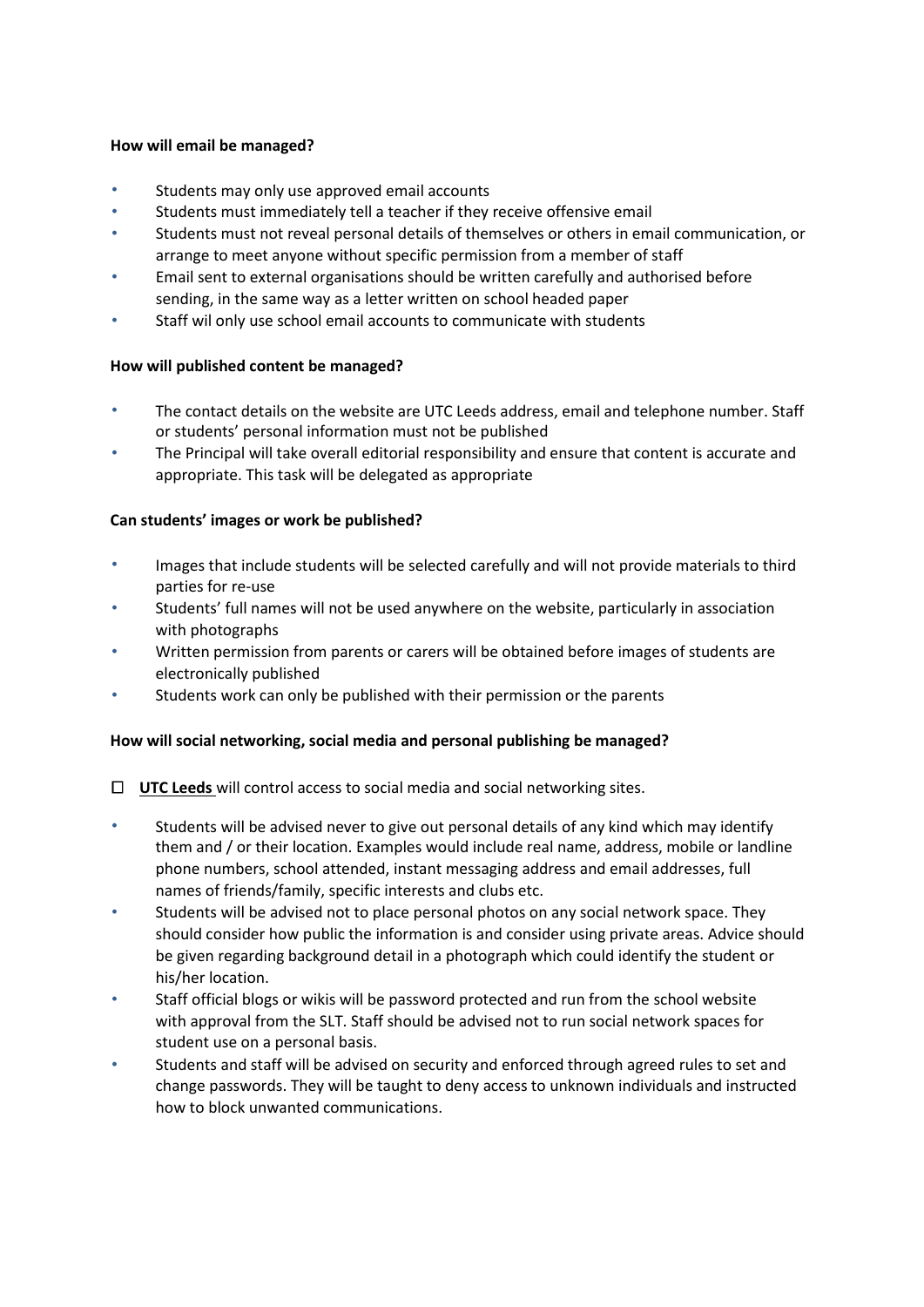- Students should be encouraged to invite known friends only and deny access to others by making profiles private.
- Students are advised not to publish specific and detailed private thoughts, especially those that may be considered threatening, hurtful or defamatory. •

## **How will filtering be managed?**

- UTC Leeds will work with our designated ICT support providers to ensure their advice regarding our systems is implemented to protect students.
- If staff or students discover unsuitable sites, the url must be reported to the e–safety coordinator or ICT. •
- UTC Leeds firewall includes filtering appropriate to the age and maturity of students The e-safety co-ordinator will ensure that regular checks are made to ensure that the •
- filtering methods selected are appropriate, effective and reasonable. Any material that UTC Leeds believes is illegal must be reported to appropriate agencies •
- UTC Leeds access strategy for educational content will be designed by educators to suit •
- the age and curriculum requirements of the students, with advice from network managers •

## **How will emerging technologies be managed?**

- Emerging technologies will be examined for educational benefit and a risk assessment will be carried out before use in UTC Leeds is allowed
- Mobile phones may be used to support learning in lessons. The sending of abusive or inappropriate text, picture or video messages is forbidden. Acceptable use of mobile phones forms part of the Code of Conduct and Home School Agreement •

## **How should personal data be protected?**

Personal data will be recorded, processed, transferred and made available according to UTC Leeds Data Protection policy

## **How will videoconferencing be managed?**

- All videoconferencing equipment in the classroom must be switched off when not in use and not set to auto answer
- Equipment connected to the educational broadband network should use the national E.164 numbering system and display their H.323 ID name •
- External IP addresses should not be made available to other sites •
- Videoconferencing contact information should not be put on the school website •
- The equipment must be secure and, if necessary, locked away when not in use •
- UTC Leeds video conferencing equipment should not be taken off school premises without permission •

## **Users**

- Students should ask permission from the supervising teacher before making or answering a Video conference call.
- Video conferencing should be supervised appropriately for the students' age.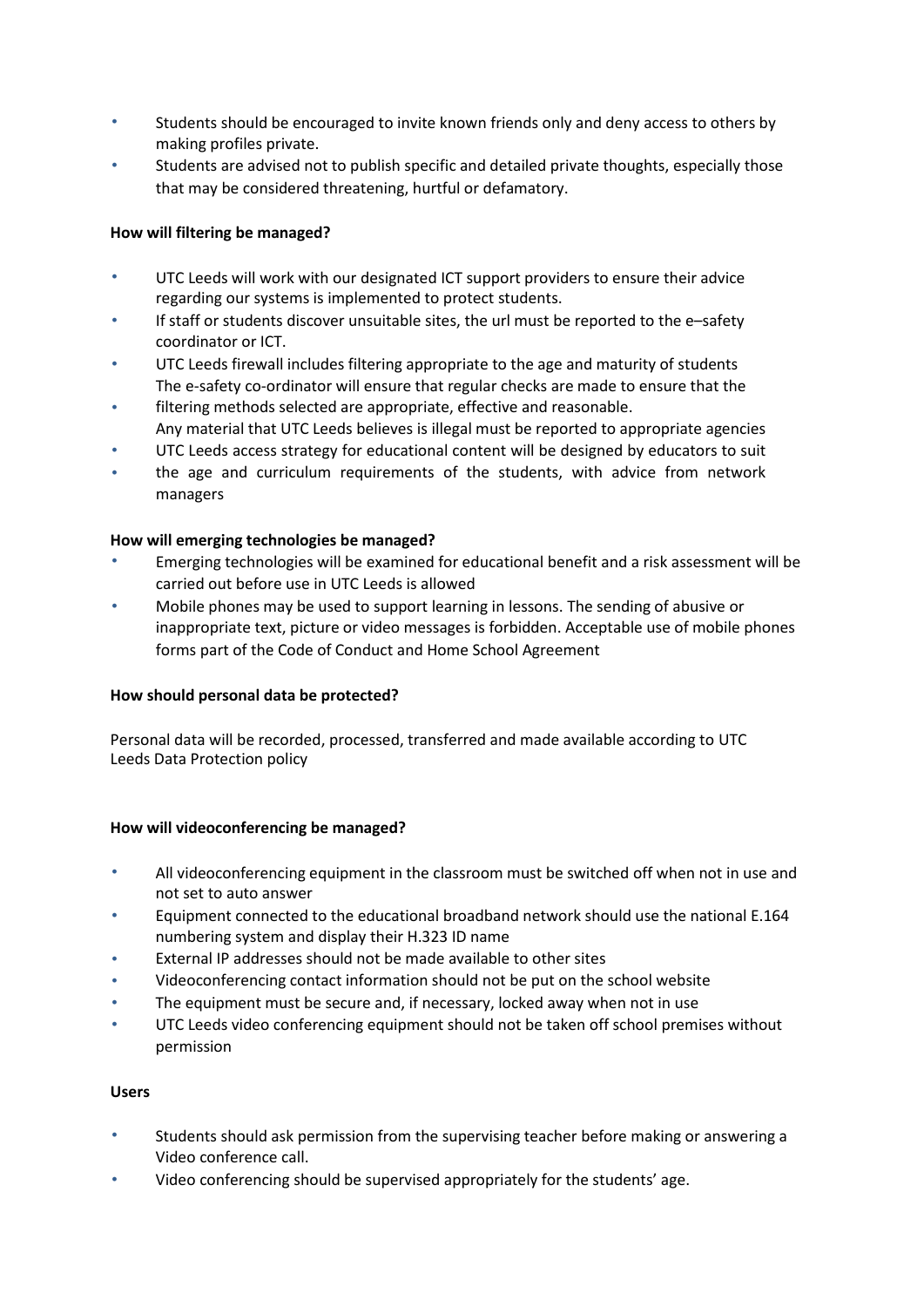- Parents and carers should agree for their children to take part in videoconferences.
- Only key administrators should be given access to videoconferencing administration areas or remote control pages.
- Unique log on and password details for the educational videoconferencing services should only be issued to members of staff and kept secure. •

# **Content**

- When recording a video conference lesson, written permission should be given by all sites and participants. The reason for the recording must be given and the recording of video conference should be clear to all parties at the start of the conference. Recorded material shall be stored securely
- Video conferencing is a challenging activity with a wide range of learning benefits. Preparation and evaluation are essential to the whole activity •
- If third party materials are to be included, check that recording is acceptable to avoid infringing the third party intellectual property rights •
- Establish dialogue with other conference participants before taking part in a videoconference. If it is a non-school site it is important to check that they are delivering material that is appropriate for your class •

# **5. Policy decisions**

# **How will internet access be authorised?**

- UTC Leeds will maintain a current record of all staff and students who are granted access to the school's network and internet
- All staff must read and sign the 'UTC Leeds Acceptable Use Policy' before using any •
- school ICT resources Parents will be informed that students will be provided with •

## **How will risks be assessed?**

- UTC Leeds will take all reasonable precautions to ensure that users access only appropriate material. However, due to the global and connected nature of internet content, it is not possible to guarantee that access to unsuitable material will never occur via a school computer. UTC Leeds cannot accept liability for the material accessed, or any consequences resulting from internet use
- The use of computer systems without permission or for inappropriate purposes could constitute a criminal offence under the Computer Misuse Act 1990 •
- Methods to identify, assess and minimise risks will be reviewed regularly •

## **How will e–Safety complaints be handled?**

- Any e-safety complaints will be dealt with under the UTC Leeds' Complaints Procedure
- Any complaint about staff misuse of the UTC Leeds IT equipment must be referred to the Principal Students and parents will be informed of the complaints procedure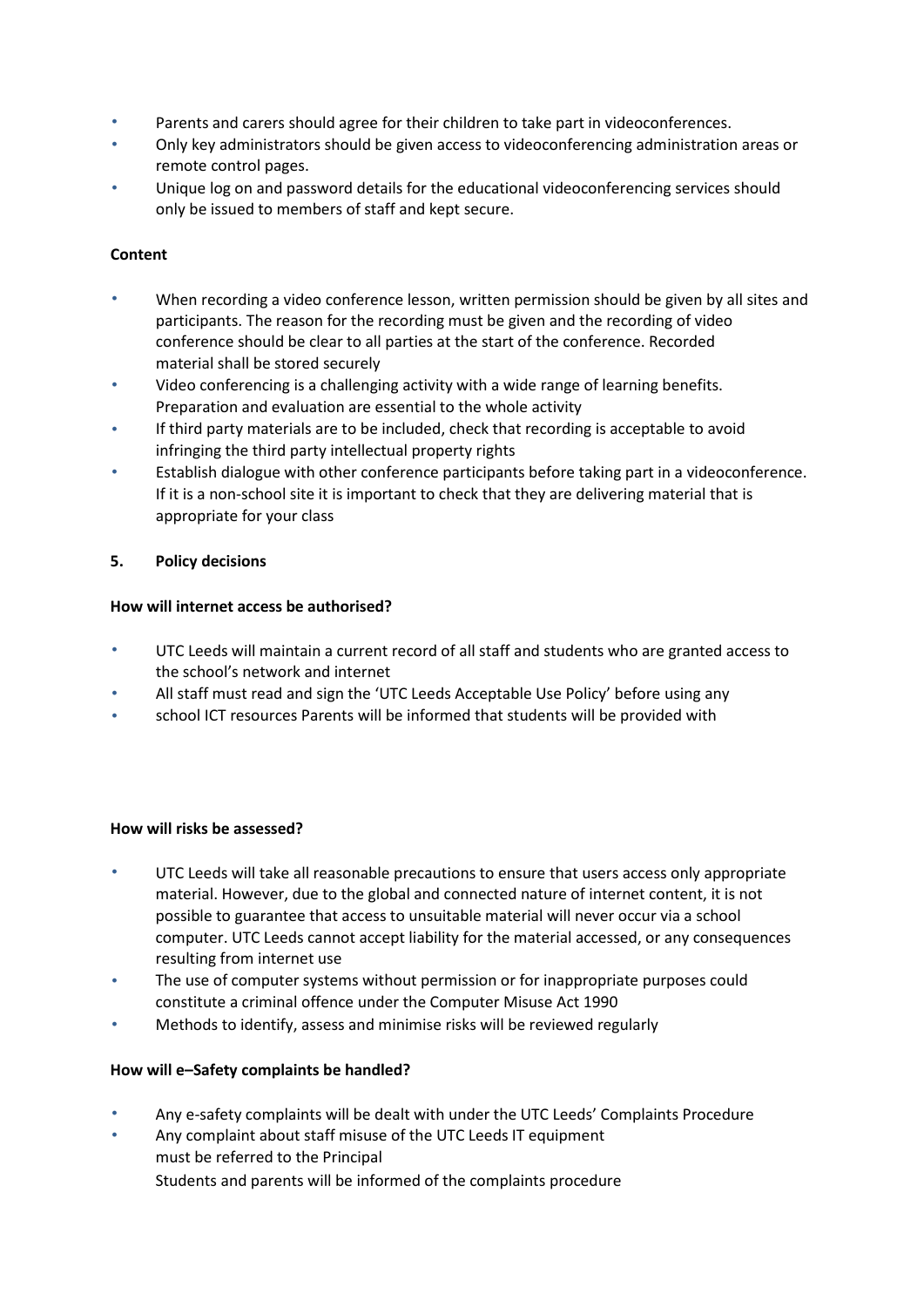#### **How is the internet used across the community?**

- The school will be sensitive to internet related issues experienced by students out of school,
- e.g. social networking sites and offer appropriate advice.

#### **How will cyberbullying be managed?**

- Cyberbullying (along with all forms of bullying) will not be tolerated in school. Full details are set out in the UTC's policy on anti-bullying
- There will be clear procedures in place to support anyone affected by cyberbullying •
- All incidents of cyberbullying reported to UTC Leeds will be recorded & monitored •

#### **How will Learning Platforms and learning environments be managed?**

- E-safety co-ordinator will monitor the usage of the Managed Learning Environment (MLE) by students and staff regularly in all areas, in particular message and communication tools and
- publishing facilities Students/staff will be advised on acceptable conduct and use when using •
- the MLE •
- Only members of the current student and staff community will have access to the MLE •
- All users will be mindful of copyright issues and will only upload appropriate content onto the MLE
- When staff, students etc. leave UTC Leeds, their account or rights to specific school areas will be disabled •
- When staff change roles their permissions and access will be reviewed to ensure they remain relevant and appropriate. • •
	- Any concerns with content may be recorded and dealt with in the following ways: o The user will be asked to remove any material deemed to be inappropriate or offensive
	- o The material will be removed by the site administrator if the user does not comply.
	- o Access to the MLE for the user may be suspended
	- o Parents/carers may be informed
- A visitor may be invited onto the MLE by a member of SLT. In this instance there may be an agreed focus or a limited time slot
- Students may require editorial approval from a member of staff. This may be given to the student to fulfil a specific aim and may have a limited time frame •

## **6. Communication policy**

## **How will the policy be introduced to students?**

- All users will be informed that network and internet use will be monitored.
- An e–Safety training programme will be introduced to raise the awareness and importance of safe and responsible internet use
- Student instruction in responsible and safe use should precede internet access. •
- An e–Safety module will be included in the student learning, covering both safe school and home use •
- e–Safety training will be part of the induction training into the UTC regardless of start date. •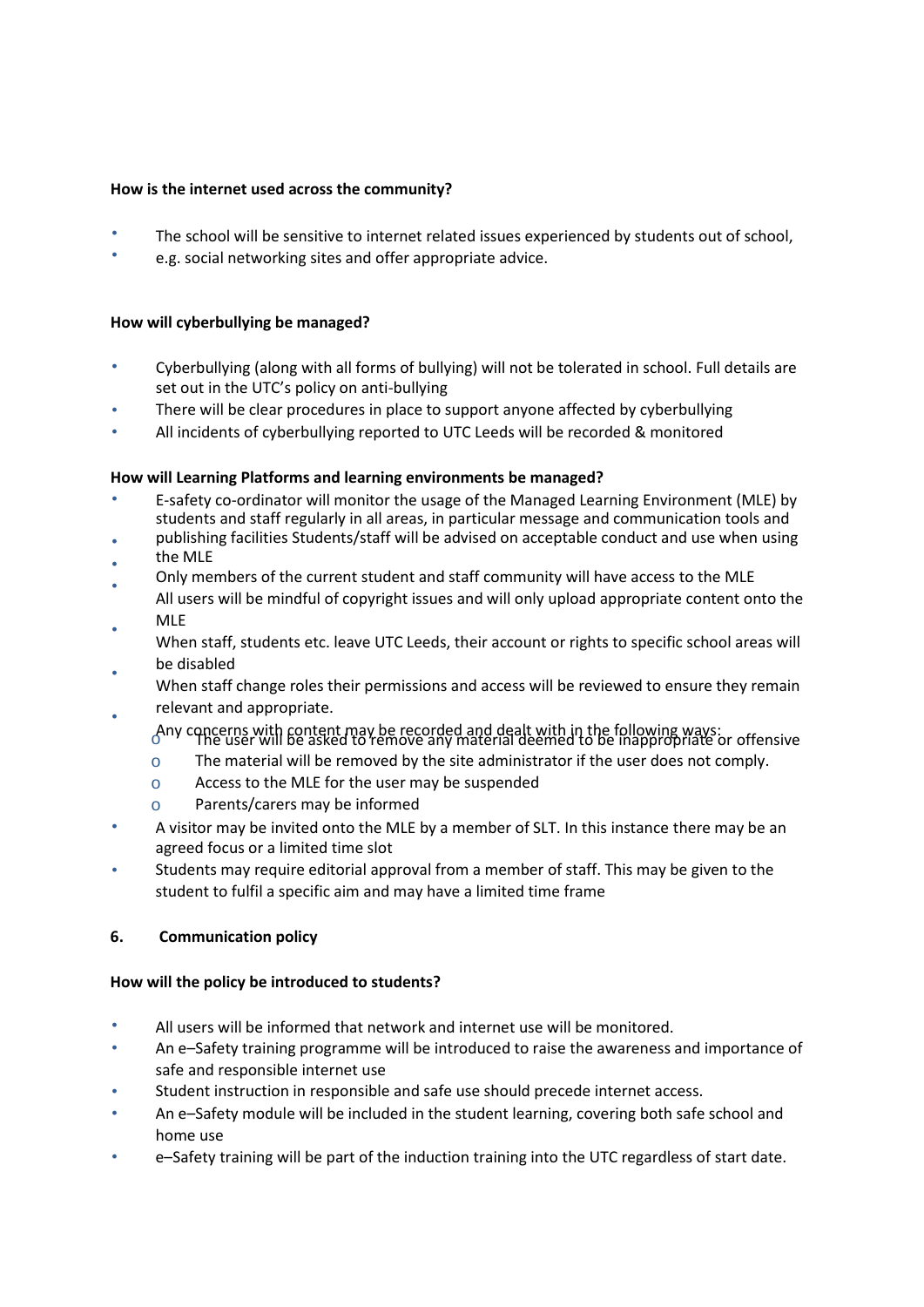Safe and responsible use of the internet and technology will be reinforced across the curriculum. Particular attention will be given where students are considered to be vulnerable

#### **How will the policy be discussed with staff?**

- The e–Safety Policy will be made available to all members of staff
- To protect all staff and students, UTC Leeds will implement Acceptable Use Policies
- Staff should be aware that internet traffic can be monitored and traced to the individual user; discretion and professional conduct is essential
- Staff that manage filtering systems or monitor ICT use will be supervised by the esafety co-ordinator and have clear procedures for reporting issues •
- Staff training in safe and responsible internet use both professionally and personally will be provided. •

#### **How will parents' support be enlisted?**

Parents' attention will be drawn to UTC Leeds e–Safety Policy on the school website. A partnership approach with parents will be encouraged

#### **7. Remote working**

-

- If staff working are away from the office, they will only take the minimum physical information required;
- If staff are transporting physical information, they will ensure it is kept out of sight and secure; -
- If staff are working from home, they will ensure the school's information is kept private from family members and ensure there is a secure authentication process; -
- Staff must not put personal data on their own devices -